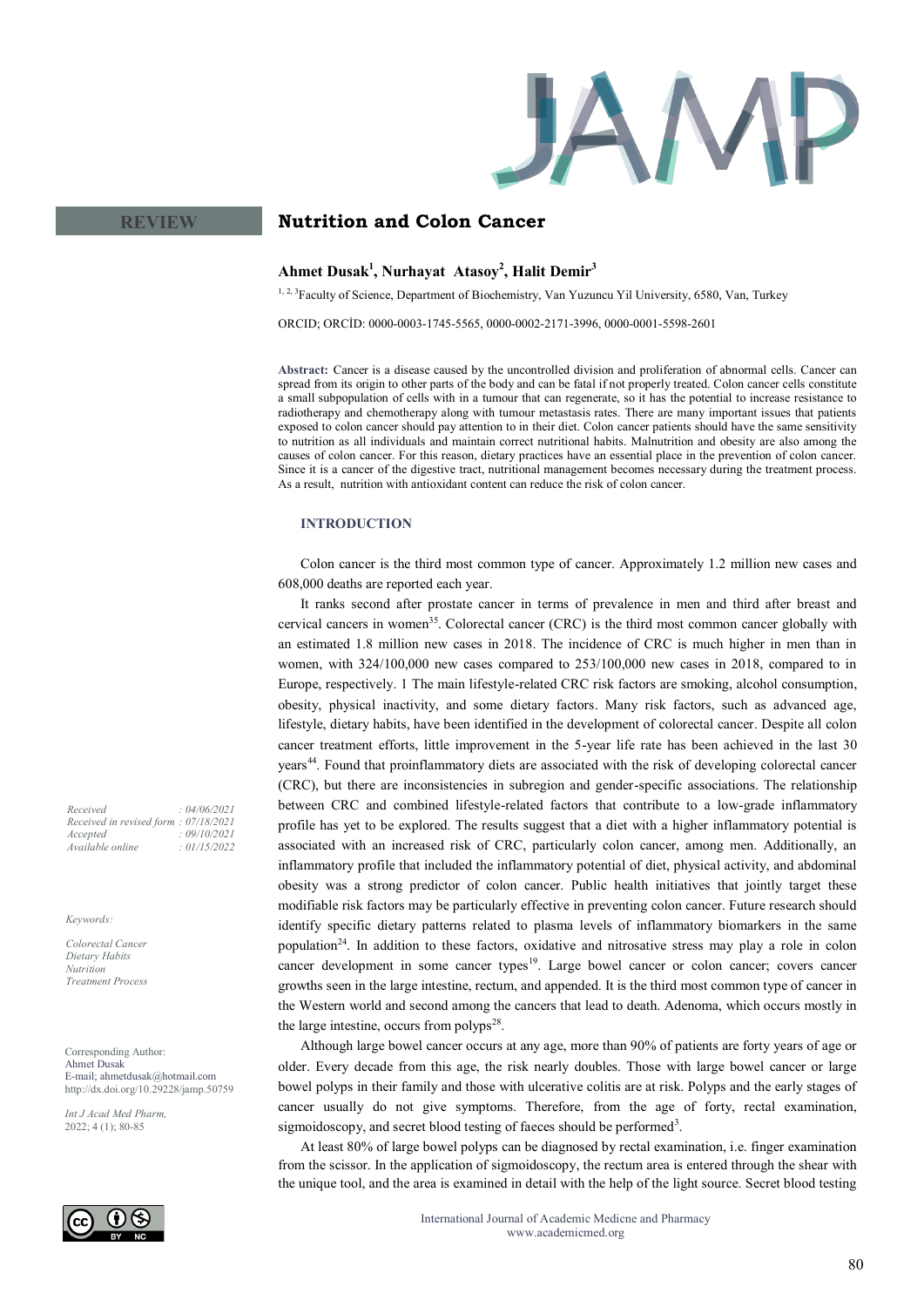in faeces is used to recognize polyps that do not show symptoms and system consists of the oesophagus (osefagus), stomach, thin and thick bleed insidiously $28$ .

The rate of improvement in early diagnosed cancers is between 80-90%. To prevent large bowel cancer caused by the cancerization of benign polyps, i.e. pieces of meat over time, polyps need to be recognized from cancer and removed by surgical methods<sup>4</sup>.

Several abnormalities in the DNA sequence cause all cancers. It is believed that 10-15% of cancers are hereditary, that is, they are transferred by genes from parents, while the remaining 85-90% is shaped by the exposure of DNA in living cells throughout life to mutagens, slight progressive changes in cell DNA and errors in replication. One of these mutations, which sometimes occurs, allows the cell in which it is located to grow and the formation of a cancer clone that derives from that cell. Cancer is multifactorial, with factors from bacteria to viruses, radiation to hereditship, environmental factors to feeding habits, and chemicals being blamed for cancer formation $52,6$ .

Antioxidants are molecules that inhibit the oxidation of other molecules. Oxidation is a chemical reaction in which electrons or hydrogens in the substance are taken and transferred to the oxidizing agent. Free radical formation occurs as a result of an oxidation reaction. These free radicals also cause a chain reaction to begin. A chain reaction within the cell also occurs with deformation in the cell or death of the cell. The oxidated cell has now mutated into another form. Antioxidant molecules eliminate free radicals, preventing chain reactions and other oxidation reactions that may occur. They do this by oxidizing themselves<sup>2</sup>. According to the surrounding intact tissue in patients with colon cancer, MDA reported increased levels of superoxide dismutase (SOD), glutathione peroxidase (GPX), and glutathione (GSH), and GSH decreased as the tumoral stage progressed<sup>40</sup>.

Among the substances that oxide our body are heavy metals, oils, and countless chemicals that we eat and drink and even inhale. These are called free radicals or toxins. There is an average of 100 trillion cells in our body and thousands of molecules per cell. We can think of the term oxidation as oxidative wounds, such as gunshots targeted at our cells. If the bullet hits the cell wall, there will be some kind of damage. If it comes across protoplasm, there's different damage, but if it reaches DNA, then there's a lot of significant damage. Since DNA contains codes for cell regeneration, damage to DNA is of great importance. DNA codes are overly complicated and cause unedited new cell formation due to minor damage that may occur here $^{21,2}$ . Disorders in DNA repair cause many types of cancer, such as breast, colon, and skin cancer, as well as growth and brain anomalies $2<sup>1</sup>$ .

Physiologically, the antioxidant defence system with the formation of free radicals is in a state of equilibrium. By shifting to the open radical side of the balance, the cell organelles' lipid and protein structure and membrane are disturbed, intracellular enzymes lose their activeness, and DNA damage occurs. Aerobic respiration in mitochondria deteriorates, lytic enzymes are activated,  $K^+$  loss from the cell increases, vascular permeability is impaired, extracellular collagen tissue components are destroyed, platelet aggregate, and migration oocytes to tissues increases<sup>11</sup>.

## **1.a. Colon and Cancer**

It is the Latin general name for thick centres, which are part of the colon digestive system. The first 1.5-2 meters of thick edgings are called columns and the last 15-20 cm is called rectums and anal canals. The anal canal ends in the anus (the part of the thick intestine that opens out of the body)<sup>7</sup>.

The digestive system is the organ system that deals with the digestion of nutrients (vitamins, minerals, carbohydrates, fats, proteins, and water) in food, absorbing the necessary nutrients and energy, and removing waste materials from the body. The digestive

blemishes. A dedyring feature of cancer is an increase in the number of abnormal cells that grow out of their bounds and are likely to spread to the body's reunification points and other organs, called "metastasis". Metastasis is the most common cause of death from cancer  $53,8$ .

Colon cancers develop on a polyp floor. Usually, millions of thick lyk cells complete their task every day and die and are excreted with faeces. These cells are replaced by new cells. Due to genetic and environmental factors, there is a deterioration in the everyday life circulation of cells due to changes in these cells' genetic structure. Thus, newly formed, growing and developing, and multiplying cells do not die when they should die in due time and continue to multiply in the form of abnormally shaped cells. They appear and grow as a small polyp (hyperplastic and adenomatous polyps) in the large intestine section where they are found. Thanks to cancer-causing genes caused by genetic change, adenomatous polyps invade their organs, forming cancer and invading other organs in various ways<sup>3,10</sup>. About 10-15% of colon cancers are caused by the genetic transition (plethora predisposition). The remaining and most common causes are environmental factors or unknown reasons. It is most common after the age of 50. Most of the essential free radicals in biological systems are based on oxygen. Cells produce many free radicals when they are sick or  $old^{30}$ .

According to the statistics made by the Cancer War Department of the Ministry of Health, T.C. ranks 3rd in our country following colorectal cancer, lung cancer, and breast cancer. The incidence is 7.7% (Table 1). 59% of patients were male, and 41% were female<sup>49</sup>.

Table 1. The ten most common types of cancer in Turkey



Cancer Trends and Incidence and Mortality Patterns in Turkey 2005 54

These results reveal the claim that the highest number of cases in Turkey is cancer over the age of 40. "It seems we're talking about the younger appearance of cancer. Twenty percent of cancer cases in women occur in 40 to 40 percent.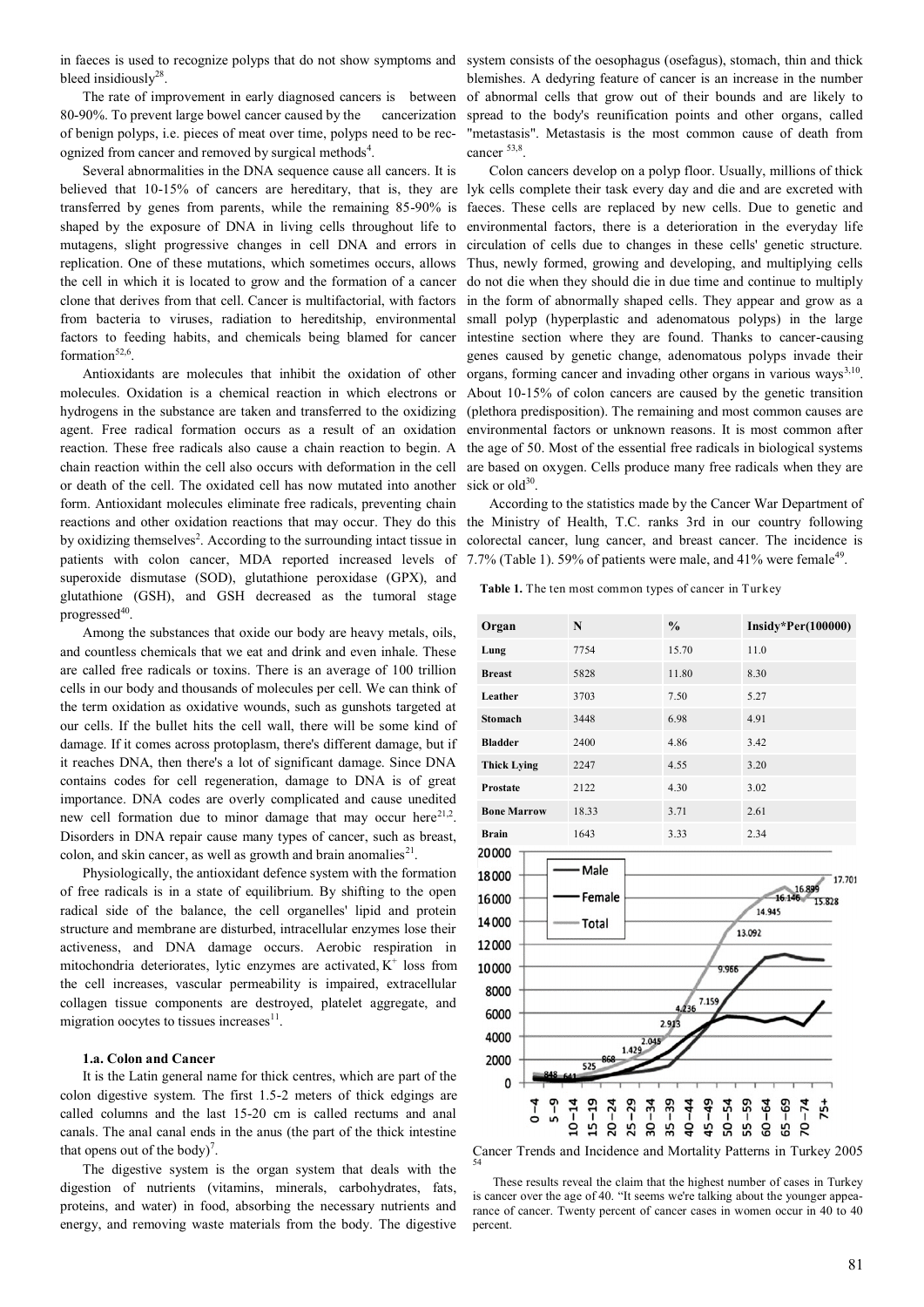### *1.b. Risk Factors for Colon Cancer;*

-Family history of colon or rectum cancer

-The person himself has a history of colon, rectum, ovary, endometrium, and breast cancer

-There is a previously detected polyp story in the colon. Ulcerative colitis (ulcers in the thick intestine) or a tale of Crohn's Disease.

Colon cancer prognosis may vary according to; The cancer stage (the prognosis is affected according to the tumour being limited only to the colon's inner surface, wrapping the entire colon, or progressing to other parts of the body) $51$ .

Today, TNM staging by the American Joint Committee on Cancer (AJCC) and Union Internationale Contre Le Cancer (UICC) is used.

According to these staging systems in colorectal cancers, 5-year life rates can be calculated accordingly:

**Stage 0:** Cancer was found only in the exciting layer of the colon or rectum. Carcinoma in situ is another name for colorectal cancer at this stage.

**Stage I:** The tumour developed on the inner wall of the colon or rectum. The tumour has not crossed the border.

**Stage II:** The tumour has spread more profound and even along taken over nearby tissue, but the cancer cells didn't jump into the lymph nodes.

**Stage III: It** has spread to lymph nodes near cancer but not to other parts of the body.

**Stage IV: Cancer** has spread to other parts of the body, such as the liver and lungs.

**Recurrence:** It is cancer that recurs after a certain period after treatment and after a certain period. The disease may reappear in the colon, rectum, or other parts of the body.

Cancer obstructing the colon or creating a hole.

Cancer recurrence

-The general health status of the patient

Treatment options for colon cancer may vary based on:

Cancer stage

Cancer recurrence

-The general condition of the patient<sup>38</sup>.

## *1.c. Factors Still Considered to Pose a Cancer Risk Today*

**Excessive fat consumption:** According to research, there is little evidence that the total amount of fat consumed increases the risk of developing cancer. However, the richness of the diet from fat means that it is also high in calories. High-calorie intake can lead to obesity, therefore, even indirectly, the formation of cancer. In some epidemiological and experimental studies, it has been stated that consuming too much fat by diet (liquid and fats) increases the risk of the rectum, large bowel, ovarian, chest, testicle, and prostate cancer, and high cholesterol intake increases the risk of lung and pancreatic cancer<sup>32</sup>.

**Food additives:** Many substances are added to the food to give taste, smell, and consistency. New food additives are controlled by the Food and Drug Administration (FDA) and tested by research on health -appropriate experimental animals. In today's lifestyle, food additives have become part of our diet. Some of the additives are carcinogenic, while some of them increase the effectiveness of carcinogens. Carcinogenic ones are not allowed to be used in food. These effects are not known when allowed but are prohibited if they are later understood. For example, some synthetic additives such as dulcin, cinnamyl anthranilate, and thiourea have been detected by experiments that cause liver cancer. The use of these substances in (IARC). We can give sodium nitrite (E250) or potassium nitrite be sufficient<sup>27</sup>. (E249), nitrite salts, to substances that are in use that increase the risk

of cancer. These are added antibacterially and as colour holders to processed meat products such as sausages and sausages. Consuming 50 per day from this type of processed meat product increases the risk of developing bowel cancer by  $21\%^{22}$ .

**Processed meats:** Some studies have found that processed meats may increase colon and stomach cancer risk. Smoked meats with high salt content are also shown as the cause of cancer. It is suggested that heterocyclic aromatic amines, polycyclic aromatic hydrocarbons and nitrite, nitrate and similar compounds used for storage purposes due to the cooking method in foods may increase the risk of breast and colorectal cancer. Heterocyclic aromatic amines and polycyclic aromatic hydrocarbons form during frying, grilling, cooking in flames, roasting of foods, and are genotoxic<sup>15</sup>.

Those who prefer such cooking methods are reported to have 6.5 times higher risk of colon cancer <sup>50</sup>. Nitrates and nitrites are incredibly widely used to control the protective, colouring, flavour-enhancing, and microbial stability of processed meat products such as sausages, sausages, salami, and bacon. Nitrites that turn into nitrosamines have been shown to cause bladder cancer in animal models<sup>3</sup>.

the wall in the colon or rectum wall and inside the wall. It may have Especially in male individuals, a more robust relationship was found **Obesity:** Colon cancer is also more common in fat individuals. between the increase in BKI and colon cancer than in women. In women, as opposed to breast and endometrial cancers, the hormone estrogen has been protective against colon cancer. However, the balance between obesity and estrogen can also trigger colon cancer. The risk of colon cancer increases in women who take estrogen during the pre or postmenaposis period, which has a high BKI value. In individuals between the ages of 30 and 54 with a BKI value of 30 and above, the risk of colon cancer was reported to increase by 50%. Abdominal obesity can be a triggering factor for both sexes. Besides BKI: waist/hip ratio or waist perimeter measurement also positively correlates with colon cancer. The most crucial hypothesis that studies the relationship between colon cancer and obesity; high insulin and insulin-related growth factors in obese individuals will increase tumour development<sup>6</sup>. There is strong evidence that modifiable lifestyle factors, such as obesity, play an important role in colorectal carcinogenesis. Epidemiological data have consistently reported a positive association between obesity and colorectal cancer. The relative risk (as assessed by BMI) associated with overall obesity is higher in men than in women and for colon cancer than for rectal cancer. Abdominal obesity (as assessed by waist circumference (WC) or waist-to-hip ratio) is associated with an increased risk of colorectal cancer in both sexes, with stronger associations for colon cancer than for rectal cancer. Reasonable biological mechanisms include insulin resistance, hyperinsulinemia, chronic inflammation, altered levels of growth factors, adipocytokines, and steroid hormones. In addition to its impact on colorectal cancer incidence, obesity may play a role in colorectal cancer recurrence, treatment outcomes, and survival<sup>26</sup>.

> **Drug residues:** A small number of drug residues found in vegetables and fruits can be toxic and increase cancer risk. Therefore, vegetables and fruits must be washed before they are consumed. In addition to the chronic effects of 40 types of chemical drugs in agricultural production, acute poisoning and death events are also seen during its use. According to World Health Organization data, 500,000 people are poisoned with pesticides every year, 5,000 of whom died because of it. Today, data on the brain, lymph cancer, and leukaemia of pesticides widely used in the USA and our country are increasing<sup>33</sup>.

food is prohibited (International Agency for Research on Cancer-1 formation. Therefore, the consumption of 6 grams of salt per day will **Salt:** In many studies, it has been supported to suggest that salted canned foods increase the risk of gastric, ginger, and throat cancer. However, moderate salt consumption does not affect cancer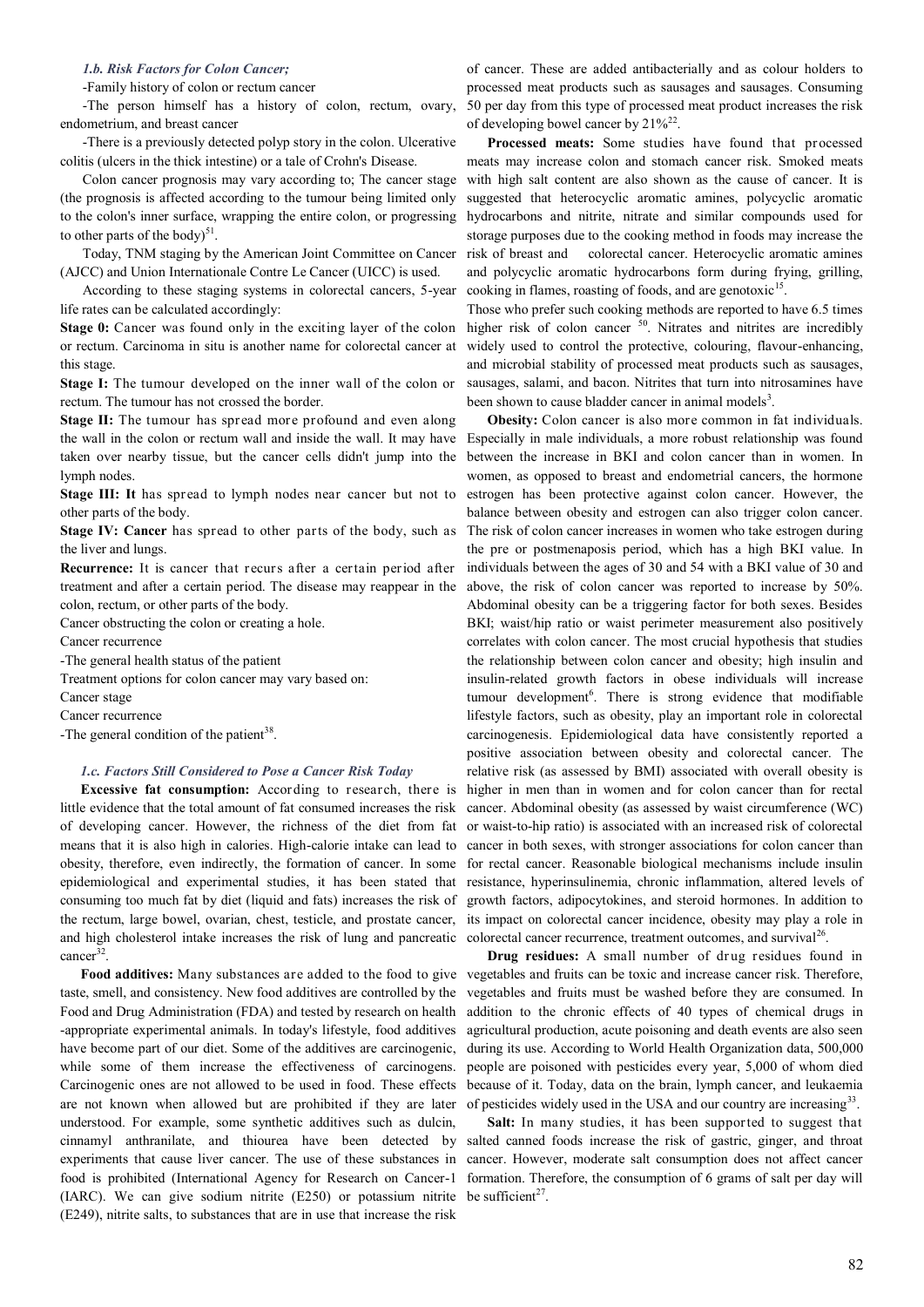increasing the risk of obesity and raising insulin levels. Honey and number of calories and insulin levels. The relationship between excessive sugar consumption and cancer was twice revealed by Germany's Otto Warburg, who was awarded the Nobel Prize in Medicine. Warburg has shown that cancer cells have a different metabolism than healthy cells. While the body's normal cells use both oxygen and oxygen-free metabolism pathways for their energy, cancer cells can only use the oxygen-free metabolic pathway<sup>1</sup>.

Cancer cells use 3-5 times more sugar than healthy cells. The only harm to sugar is not that it feeds cancer tissue. However, excessive consumption of flour and sugar leads to obesity and insulin resistance, and according to some sources, their unbalanced consumption is a risk factor in the disease. A study showed that fasting hyperglycemia and diabetes increase cancer risk<sup>25</sup>. Increased risk affects the pancreas the most, followed by oesophagus, liver, bilious, colon, rectum, and cervical cancers<sup>6</sup>.

**Alcohol:** Liver cancers are more common in people who consume large amounts of beer, large-time cancers, rectum cancers, mouth, head, and neck cancers in those who consume stiff drinks, and individuals with high alcohol consumption. Alcohol taken with smoking increases the risk of cancer several times. Also, alcohol is among the substances that increase cancer risk, as it also negatively affects nutrition to protect against cancer. It is stated that folate perpetrates intake may be useful in drinking too much alcohol because alcohol reduces folate absorption<sup>32</sup>.

**Antioxidant Substances:** Antioxidant, a substance that slows down the oxidation of fats. In living things, chemical processes (processes), especially oxidation, cause free radicals. Highly reactive free radicals can quickly react with different molecules, thereby damaging cells, living things. Antioxidants react with free radicals (bonding with them) preventing them from damaging cells. With these features, they reduce the risks of normalization of cells and, as a result, tumour building and reduce cell destruction and increase the chances of living a healthier life where the effects of old age are minimal. Enzymatic antioxidants are enzymes such as superoxide dismutase (SOD), glutathione peroxidase (GPx), and catalase. Non-enzymatic are tocopherol, carotene, ascorbic acid, uric, cysteine, ceruloplasmin, transferrin, and albumin<sup>46</sup>. Our body has a system that recognizes and neutralizes free radicals. This system consists of enzymes and antioxidants; it attracts and connects free radicals to the cell membrane without attacking nucleic acids (DNA) and cell components<sup>31</sup>.

The body uses useful substances called antioxidants, which are high in vegetables and fruits, to bind harmful substances (oxide) released during metabolism functions. Antioxidant substances; Vitamin A, C, E, copper, selenium, zinc, vegetables, and fruits give colour (flavonoids, lycopene). Research shows that these substances can reduce the risk of cancer with a diet containing vegetables and fruits<sup>16</sup>. However, it has not been proven whether it affects individuals who take vitamins and minerals from the outside in capsule form. In healthy people, the balance of free radicals and antioxidants, in people who are not beneficial, this balance is impaired in the direction of free radicals. However, when antioxidant mechanisms are made more active, or this degraded balance is shifted in the direction of antioxidants, it becomes easier to deal with diseases caused by imbalance. To prevent free radicals' harmful effects, antioxidants come into play, connecting to the radical and neutralizing the radicals' free electrons. Antioxidants show their effectiveness by holding free radicals or translating them into a weaker new molecule, effective with free radicals and reducing their activity, linking free radicals to themselves and breaking or repairing the reaction chain<sup>18</sup>. Found that

**Sugar:** High sugar intake can increase cancer formation by oxidative damage occurs in patients with antioxidant deficiency and brown sugar are no different from white sugar in increasing the lower TAC levels than healthy controls. It was concluded that patients colorectal cancer. They found that patients with colorectal cancer had were exposed to oxidative stress and needed to increase plasma antioxidants in significant amounts, which may have played a role in the etiopathogenesis of the disease. One of the contributing causes of colon cancer has been proven to be the effect of oxidative stress on the DNA sequence of the adenoma resulting in eventual progression to carcinoma. Studies on the effect of antioxidants on oxidative stress and CRC are not always in agreement, but positive health effects of antioxidants on CRC have always been implied. As a result, antioxidants were consumed almost routinely in patients with CRC. This is despite the fact that direct human data has not been verified. However, data from in vitro studies and animal models appear to reduce the rate of progression of CRC. Therefore, larger studies involving CRC patients are needed to further elucidate the importance of dietary antioxidants in colorectal carcinogenesis. In summary, at this point, they recommended the use of antioxidants in patients with a history of IBD and CRC<sup>34</sup>.



**Figure 1.** Relative contribution of each food gr oup to ultra -processed food consumption in diet.<sup>20</sup>

### *2.a. Colonoscopy*

It is the process of videotaping the images taken by displaying the thick bleeds' inner surface with a telescope. At the same time as this procedure, biopsies (tissue samples) can be taken; polyps can be removed, haemorrhages can be intervened, even early colon cancers can be treated. Samples and polyps taken are sent to the pathologist's laboratory for detailed analysis and definitive diagnosis.

#### *3.a. Clinical Findings in Colon Cancers*

The clinical findings that are usually seen are; defecation habits include a change in the practice of defecation, bleeding from the anus, mucus secretion mixed with rectal discharge or faeces, changes in the characteristics and diameter of the stool, density, age, and badly smelling gas, abdominal pain and anorectal pain, dissection, obstruction, tumour perforation, abscess, fistula, weight loss, weakness, loss of appetite and anaemia. In physical examination, it is possible to detect the tumour in the mass, rectal key. 1/3 of rectum tumours are within the  $access^{12,45}$ .

#### *4. Discussion and Conclusion*

Nutrition, air pollution, radiation, smoking, environmental pollution, food additives, and various toxins disrupt their gene function with their damage (mutation), and cells are excessively stuffed. Mutagenic or carcinogenic agents in the diet are linked to DNA, causing damage to it. When the damage reaches a critical level,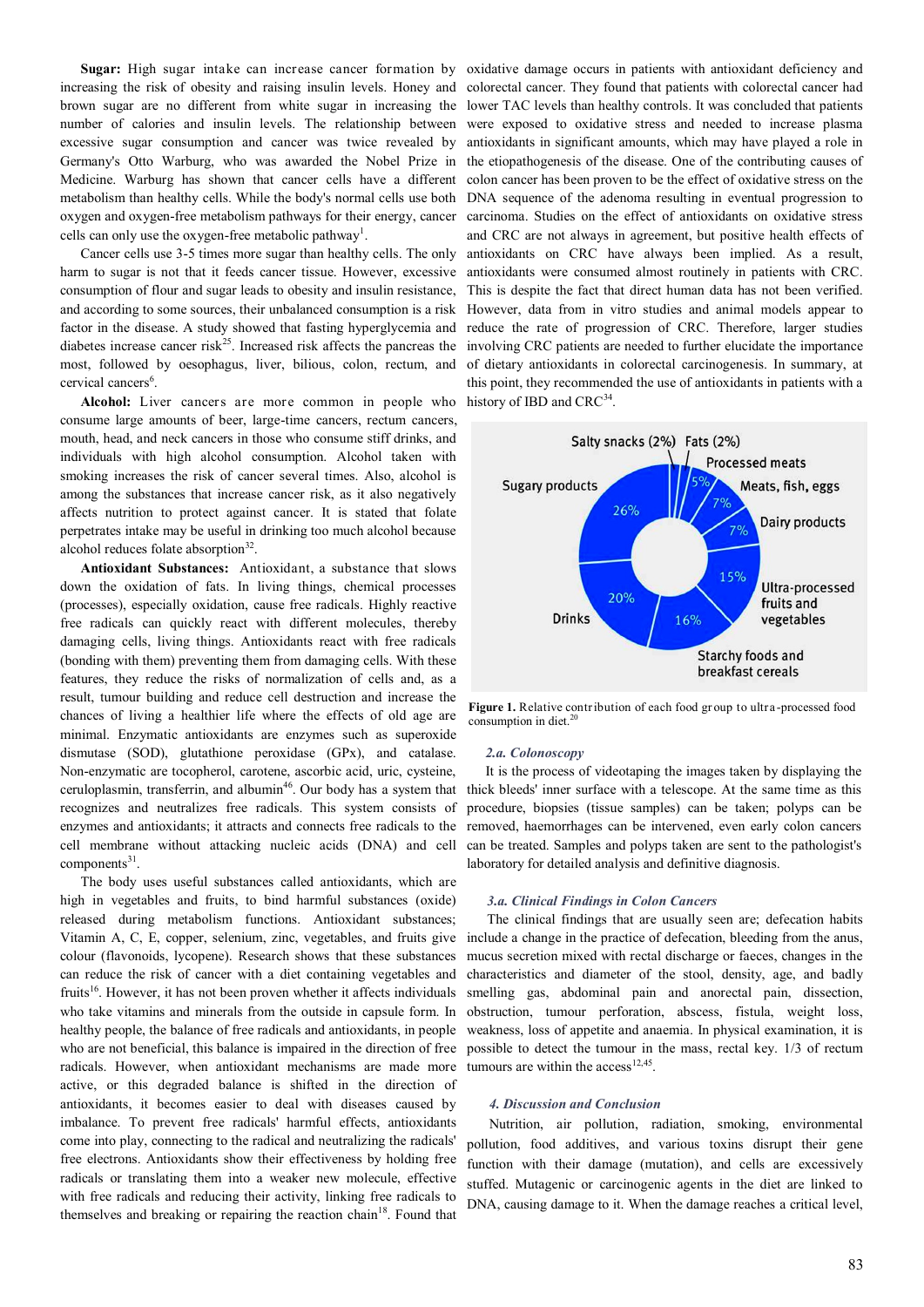normal cells become cancerous cells. DNA repair enzymes and other risks for human health due to several preservatives and additives with gene protective mechanisms clean up 90% of the damage within 24 hours. If they don't have DNA repair enzymes or are undersized, these mutations quickly lead to cancer. The DNA repair capacities of the cells are limited. Therefore, gene protective mechanisms are fundamental. The protection of genes can be achieved mainly through nutrition. Adequate and balanced nutrition with the quality and quantities of the nutrients consumed is of great importance for newly formed cells<sup>9,17</sup>. It has been reported that diet and lifestyle are important risk factors in the development of colorectal cancer (CRC). However, they mentioned the uncertainty of the mechanism of action of dietary factors in CRC disease. The purpose of their study was to examine various dietary choices and their potential association with the risk of developing CRC. Another study of African American women found that a Western diet was associated with a 42% higher risk of colorectal adenoma. The Western Model of dietary choice has been directly associated with CRC. processed and heavily loaded with red meat, whole grains, coffee, hash browns, nuts, poultry, sweets and desserts. This food group has been described as the "Western" diet pattern. Western diet was responsible for 11.64% of the total variance. The second pattern, labeled as a "healthy" diet, contained high amounts of fruit, vegetables, dairy, tomatoes, carrots and nuts<sup>39</sup>. According to<sup>43</sup> applied three dietary patterns. In the study conducted in Jordan, they applied Western, Healthy and High Sugar/High Tea Patterns. Consistent with previous studies, they found that the Western diet was associated with an increased risk for developing CRC. They did not see a protective effect in the healthy eating group, but they said <sup>3.</sup> this may have been due to the inclusion of other non-preservatives. This study suggests that dietary factors may have a role in the development and prevention of CRC, but more research is needed on specific foods for which the evidence remains suggestive. According 5. to a study conducted by  $48$ , they supported these dietary recommendations for the prevention of CRC, emphasizing high dietary fiber, calcium and yogurt intake and lower red meat and alcohol intake. The resulting results suggested a possible role for the population's overall dietary patterns, which emphasized habitually 8. consuming fruits, vegetables, grains and low-fat dairy, and reducing red meat and alcohol intake. Several mechanisms can lead to oxidative stress in cancer patients. Due to oxidative stress, lipids, proteins, enzymes, carbohydrates, and DNA can be damaged, random fractures and bindings may occur in DNA chains as a result of damage to membranes, damage to enzymes and structural proteins may end with the death of the cell, and these cases form the molecular basis for the  $_{12}$ . development of cancer, neurodegenerative and cardiovascular diseases, diabetes and autoimmune disorders $14,29,36,37$ .

Research on cancers has found that colon and rectum cancers are more common in communities that consume low-pulped food. High pulp foods create more voluminous waste material, allowing cancer-causing substances to be quickly excreted with faeces and 15. reducing cancer risk. Therefore, care should be taken to consume foods with plenty of pulp against colon cancer. It should limit the consumption of red meat and stay away from processed meat products. Excessive consumption of red meat triggers the risk of colon cancer. Because excessive consumption of red meat can lead to cancer by setting the stage for the formation of carcinogenic heterocyclic amines and nitrosamines, the weekly consumption of red meat should be limited to less than 500 grams. Also, care should be made when consuming processed meat products such as salami, sausages, and sausages today. However, these products' consumption carries severe

carcinogenic properties during production. Therefore, processed foods should be avoided. It should also be remembered that there is an essential carcinogenic in their meat, which is cooked by burning in the barbecue.

Besides feeding on carbohydrates containing high calories, insufficient consumption of fruits and vegetables also leads to converting carcinogenic nitrate into nitrite. This transformation can trigger cancer because antioxidant and anti-proliferative fruits prevent the proliferation of the intestinal lining and the formation of polyps in the intestine. Also, they provide essential contributions such as binding bile acids and expelling harmful substances in the intestine by increasing bowel movement. It should contain sources of calcium and vitamin D in our diet. Smoking and alcohol should not be consumed. We must reduce excessive salt and sugar consumption. We should stay away from foods that contain food additives. The ideal weight should be reached to be protected from colon cancer, and this weight should be maintained. As a result, nutrition with antioxidant content can reduce the risk of colon cancer. Also, we must take care to protect ourselves from stress and the effects of free radicals.

#### **REFERENCES**

- 1. Aksoy M. Nutrition and Cancer. Cağ Printing House. Ankara: It's 177; 1984.
- 2. Andreas M[. A](https://tr.wikipedia.org/wiki/1999)ntioxidant Status, Diet, Nutrition and Health. Boca Raton (CRC Press). It's 672; 1999.
- 3. Anonymousa.[http://tr.wikipedia.org/wiki/Kal%C4%B1n\\_ba%C4%9F%](http://tr.wikipedia.org/wiki/Kal%C4%B1n_ba%C4%9F%C4%B1rsak_kanseri) [C4%B1rsak\\_kanseri. A](http://tr.wikipedia.org/wiki/Kal%C4%B1n_ba%C4%9F%C4%B1rsak_kanseri)ccessed on: 28.11.2015.
- 4. Anonymous b. Cancer and Nutrition [http://beslenmebulteni.com/besin/](http://beslenmebulteni.com/besin/index.php?option=com_content&view=article&id=69:kanser-ve-beslenme-&catid=71:kanser&Itemid) [index.php?option=com\\_content&view=article&id=69:kanser](http://beslenmebulteni.com/besin/index.php?option=com_content&view=article&id=69:kanser-ve-beslenme-&catid=71:kanser&Itemid)-vebeslenme-[&catid=71:kanser&Itemid.](http://beslenmebulteni.com/besin/index.php?option=com_content&view=article&id=69:kanser-ve-beslenme-&catid=71:kanser&Itemid) Accessed on 28.11.2015.
- 5. Anonymous c. [https://www.diyetkolik.com/beslenme](https://www.diyetkolik.com/beslenme-ve-kanser-iliskisi.)-ve-kanser-iliskisi. Accessed on: 28.11.2015.
- 6. Anonymous d. https://en.wikipedia.org/wiki/n\_bağ rsak\_kanseri. Accessed on: 28.11.2015.
- 7. Anonymous e. https://en.wikipedia.org/wiki/n\_bağırsak\_kanseri. Accessed on: 28.11.2015.
- 8. Baysal A. Nutrition. 9. Edition, Hatipoglu Publications: 93. Ankara; 2002.
- 9. Beran Y, Dilek UÇ. Cancer Biochemist. *Tigris Univ. V et. Fak. Derg*. 2012; 1(2):7-18.
- 10. Berköz M, Lean S, Güler GV, Yalcin A. Lipid Peroxidation and Antioxidant Enzyme Activity in Acute Leukemias. *Erciyes Medical Journal*. 2008; 30 (3):157-162.
- 11. Büyükdogan M. Genetic and Etiological Factors in Colorectal Cancer. *Selçuk Medical Derg*. 2009; 25 (3):171-180.
- Carini F, Mazzola M, Rappa F, Jurjus A, Geagea AG, Al Kattar S, et al.. Colorectal Carcinogenesis: Role of Oxidative Stress and Antioxidants. Anticancer *Research.* 2017, 37 (9) 4759-4766
- 13. Cemeli E, Baumgartner A and Anderson D. Antioxidants and the comet assay. *Mutat Res.* 2009; 681: 51–67.
- 14. Clinton SK, Giovannucci E. Diet, nutrition, and prostate cancer. *Ann. Rev.Nutr.* 1998; 18:413-440.
- 15. Coulston AM, Rock CL, Monsen ER. Nutrition in the Prevention and Treatment of Disease. A Harcourt and Technology Company, USA; 2001.
- 16. Doll R, Peto R. "The causes of cancer: a quantitative estimate of avoidable risks of cancer in the United States today". *Journal of the National Cancer Institute*. 1981; 66: 1191-1308.
- 17. Durak K, Bilgen ÖF, Kaleli T, Tuncel P, Uzbek R and Turan K. Antioxidant effect of alfa-tocopherol on fracture hematoma in the rabbit. *J. Int. Med. Res.* 1996; 24: 419-424.
- 18. Errata GO, Kanbağli O, Durlanik O, Bulut T, Toker G, Uysal M. Induced oxidative stress and decreased expression of inducible heat shock protein 70 (ihsp70) in patients with colorectal adenocarcinomas. *Jpn J Clin Oncol*. 2005; 35:74-78.